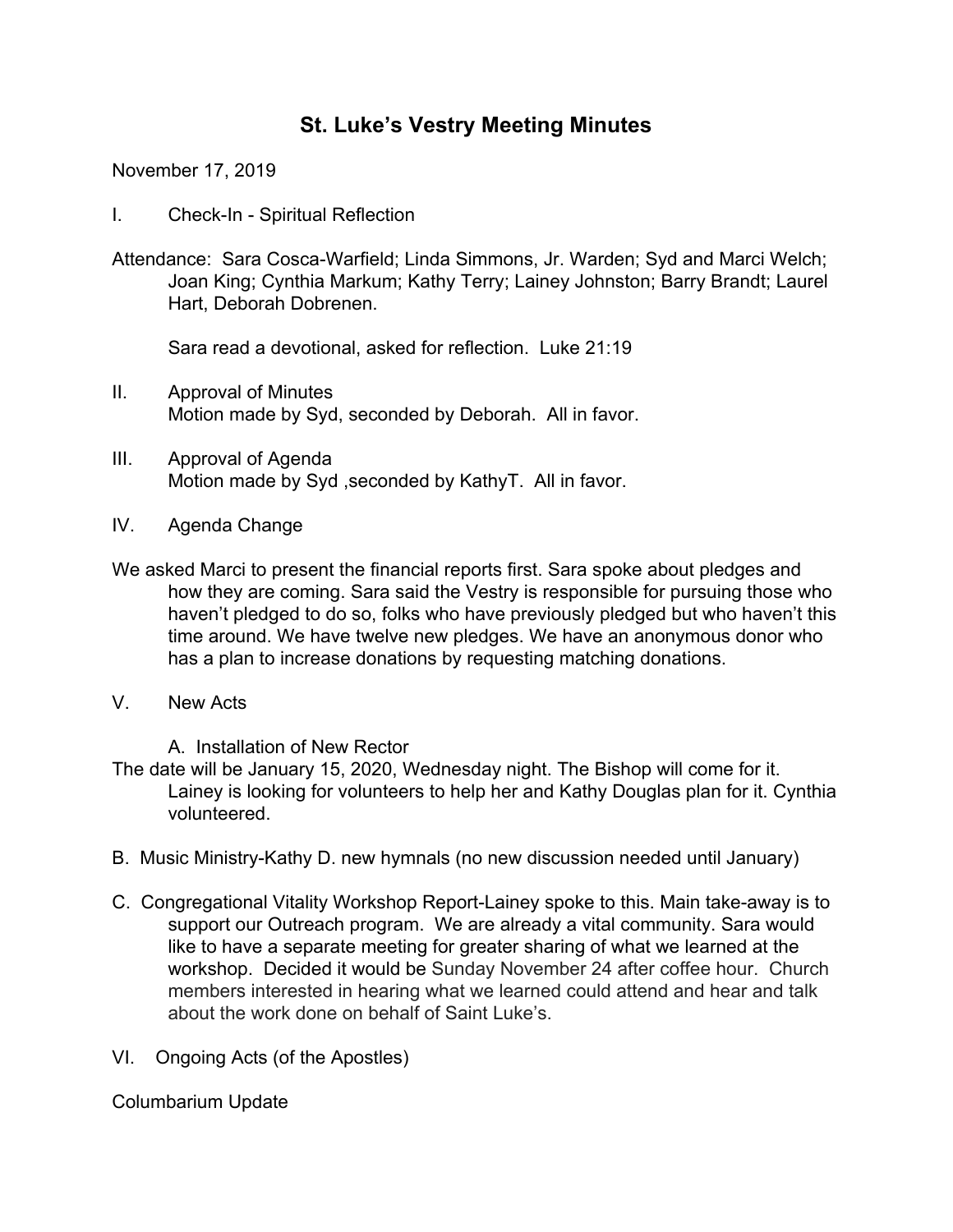Jim delivered the land use application to City of Gresham. They have 30-60 days to respond/approve. Once approved, the construction can begin. Laurel will let us know when they hear from the City.

#### Labyrinth upgrade

Electronic voting on 3 bids, vote result needs to be entered in the minutes. The email string is attached. The Guild is now working on upgrading.

## Recruitment of vestry members

Four people have been asked, one has said yes, two others are considering it, the last has declined. The vestry is still tasked to ask more possible candidates. (Ginger McIntyre is interested, as is Linda Meade.) Syd said he will continue as a vestry member. When new vestry members are installed next year, the Episcopal Church/Diocese has resources for training them and providing orientation.

## VII: Ministry Check-Ins

## Buildings and Grounds

- Handicap auto-opener not working.

- Parish Hall/Kitchen floor - Marcia to find janitorial contract, find out what the janitors do. Janitorial service needs to address dirty floors in parish hall and kitchen, stairs up to the narthex. Rev. Sara will look into this.

- Outdoor door by rose garden, ground level door, continues to be left unlocked. Discussion followed regarding importance of safety and security while still having a variety of groups using facilities. Sid recommends electronic deadbolt that can be controlled by app (\$254) - Sid & Barry will assess whole door situation.

- People have volunteered to be on Buildings & Grounds team.
- Automatic door to parish hall needs to be fixed; in addition the back ground floor door has issues as well; long discussion ensued. Sid and Barry will look into these.

#### **Outreach**

Deborah excited about Advent giving through My Father's House, a non-profit shelter ministry in Gresham that serves the needs of homeless families. We will be collecting money to purchase 120 stockings from Dollar Tree and asking parishioners to bring in items suitable for all ages, infants through adults, to fill the stockings. The drive will end on Dec. 15 and we will deliver the items that week. December 20 and 21 we can join the organization to fill the stockings.

## Welcome

- Church directory opt-in for folks
	- Greeting & Counting list needs people
- Children's Ministry Things are going great.
	- Kids participate in volunteer outreach activity on December 21?

What do we want to share with the congregation?